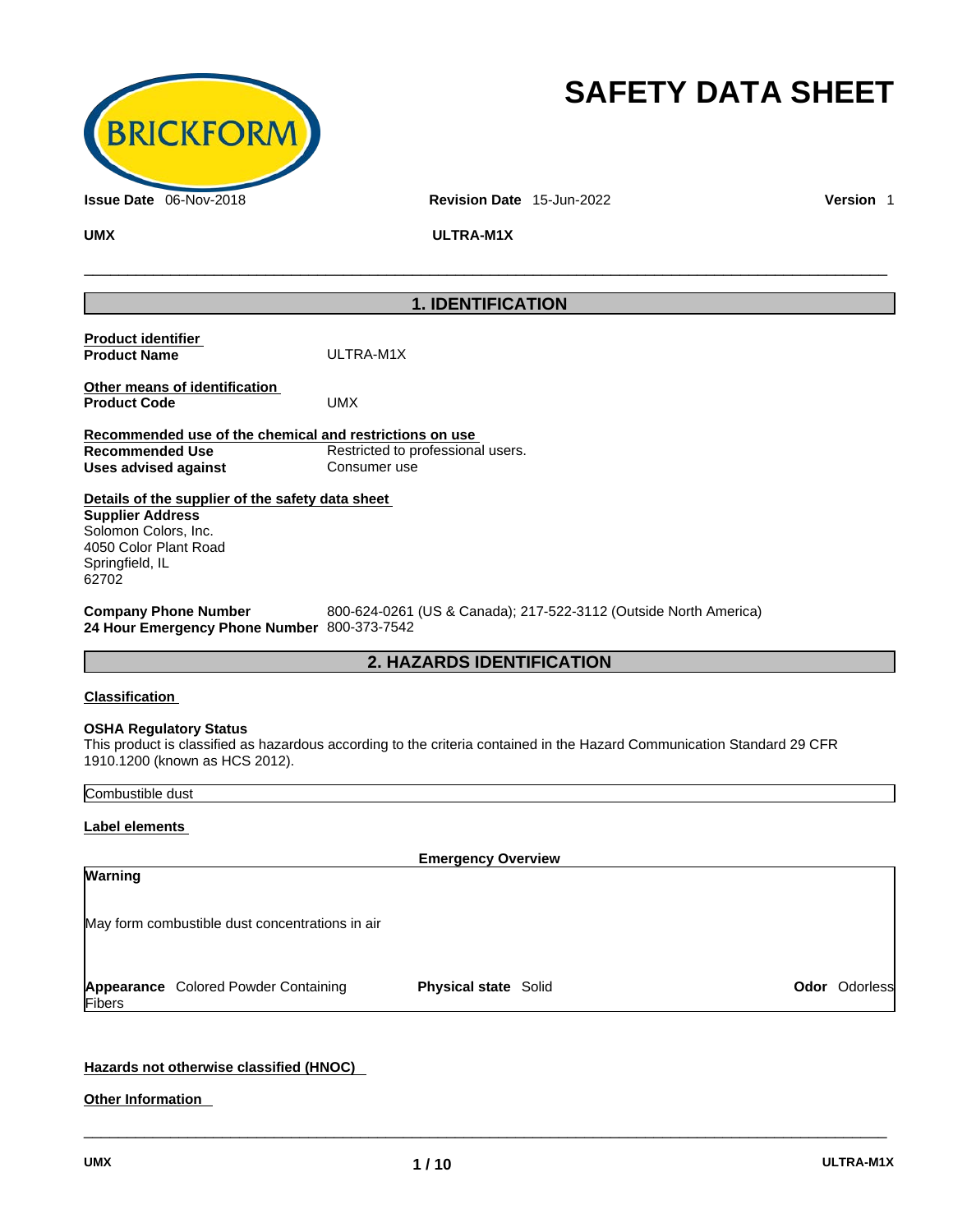## **3. COMPOSITION/INFORMATION ON INGREDIENTS**

**Chemical nature** This SDS represents all color combinations and the nonhazardous components listed below will vary based on product.

| <b>Chemical Name</b>    | <b>CAS No.</b> | Weight-% | <b>Trade Secret</b> |
|-------------------------|----------------|----------|---------------------|
| Yellow Iron Oxide       | 51274-00-1     |          |                     |
| Titanium Dioxide        | 13463-67-7     |          |                     |
| Red Iron Oxide          | 1309-37-1      |          |                     |
| Chrome Oxide            | 1308-38-9      |          |                     |
| Carbon Black            | 1333-86-4      |          |                     |
| <b>Black Iron Oxide</b> | 1317-61-9      |          |                     |
| Cellulose Pulp          | 65996-61-4     |          |                     |

\*The exact percentage (concentration) of composition has been withheld as a trade secret.

## **4. FIRST AID MEASURES**

#### **Description of first aid measures**

|                     | <b>5. FIRE-FIGHTING MEASURES</b>                                                                                                                                          |  |  |
|---------------------|---------------------------------------------------------------------------------------------------------------------------------------------------------------------------|--|--|
| Note to physicians  | Treat symptomatically.                                                                                                                                                    |  |  |
|                     | Indication of any immediate medical attention and special treatment needed                                                                                                |  |  |
| <b>Symptoms</b>     | Contact with eyes and skin may cause mild, mechanical irritation. Dust may cause irritation<br>of the respiratory tract. See section 8 of this sheet for exposure limits. |  |  |
|                     | Most important symptoms and effects, both acute and delayed                                                                                                               |  |  |
| Ingestion           | Clean mouth with water and drink afterwards plenty of water.                                                                                                              |  |  |
| <b>Inhalation</b>   | Remove to fresh air.                                                                                                                                                      |  |  |
| <b>Skin Contact</b> | Wash off with warm soap and water.                                                                                                                                        |  |  |
| Eye contact         | Rinse thoroughly with plenty of water, also under the eyelids.                                                                                                            |  |  |
|                     |                                                                                                                                                                           |  |  |

#### **Suitable extinguishing media**

Water spray (fog). Carbon dioxide (CO2). Foam. Dry chemical. Use extinguishing measures that are appropriate to local circumstances and the surrounding environment.

**Unsuitable extinguishing media** No information available.

#### **Specific hazards arising from the chemical**

Avoid creating dust. Risk of ignition should be prevented by avoiding accumulation of dust, e.g. on floors and ledges.

**Hazardous combustion products** Carbon monoxide. Carbon dioxide (CO2). Oxides of sulfur.

#### **Explosion data**

**Sensitivity to Mechanical Impact** No information available. **Sensitivity to Static Discharge** Yes. (as dust).

### **Protective equipment and precautions for firefighters**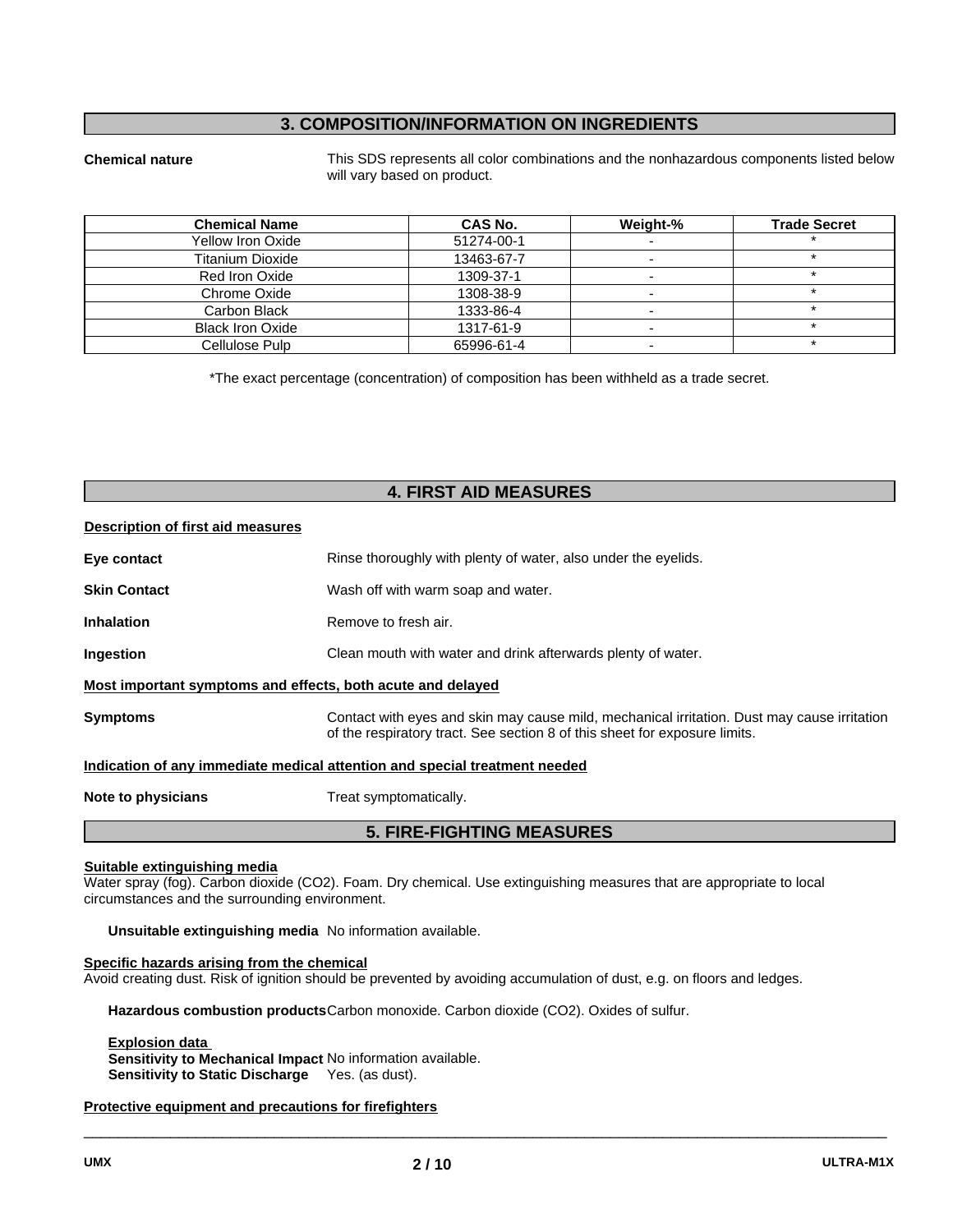## **6. ACCIDENTAL RELEASE MEASURES**

**Personal precautions, protective equipment and emergency procedures** 

| <b>Personal precautions</b>                                                                                                                                     | Use personal protective equipment as required. Avoid sparks, flames, and static electricity<br>discharges in the presence of dust. |  |  |  |  |
|-----------------------------------------------------------------------------------------------------------------------------------------------------------------|------------------------------------------------------------------------------------------------------------------------------------|--|--|--|--|
| <b>Environmental precautions</b>                                                                                                                                |                                                                                                                                    |  |  |  |  |
| <b>Environmental precautions</b>                                                                                                                                | Prevent further leakage or spillage if safe to do so.                                                                              |  |  |  |  |
| Methods and material for containment and cleaning up                                                                                                            |                                                                                                                                    |  |  |  |  |
| Cover powder spill with plastic sheet or tarp to minimize spreading and keep powder dry.<br><b>Methods for containment</b>                                      |                                                                                                                                    |  |  |  |  |
| Sweep up and shovel into suitable containers for disposal. Avoid creating dust.<br>Methods for cleaning up                                                      |                                                                                                                                    |  |  |  |  |
|                                                                                                                                                                 | <b>7. HANDLING AND STORAGE</b>                                                                                                     |  |  |  |  |
| <b>Precautions for safe handling</b>                                                                                                                            |                                                                                                                                    |  |  |  |  |
| Ensure adequate ventilation, especially in confined areas. Handle in accordance with good<br>Advice on safe handling<br>industrial hygiene and safety practice. |                                                                                                                                    |  |  |  |  |
|                                                                                                                                                                 |                                                                                                                                    |  |  |  |  |
| Conditions for safe storage, including any incompatibilities                                                                                                    |                                                                                                                                    |  |  |  |  |
| <b>Storage Conditions</b>                                                                                                                                       | Keep containers tightly closed in a dry, cool and well-ventilated place.                                                           |  |  |  |  |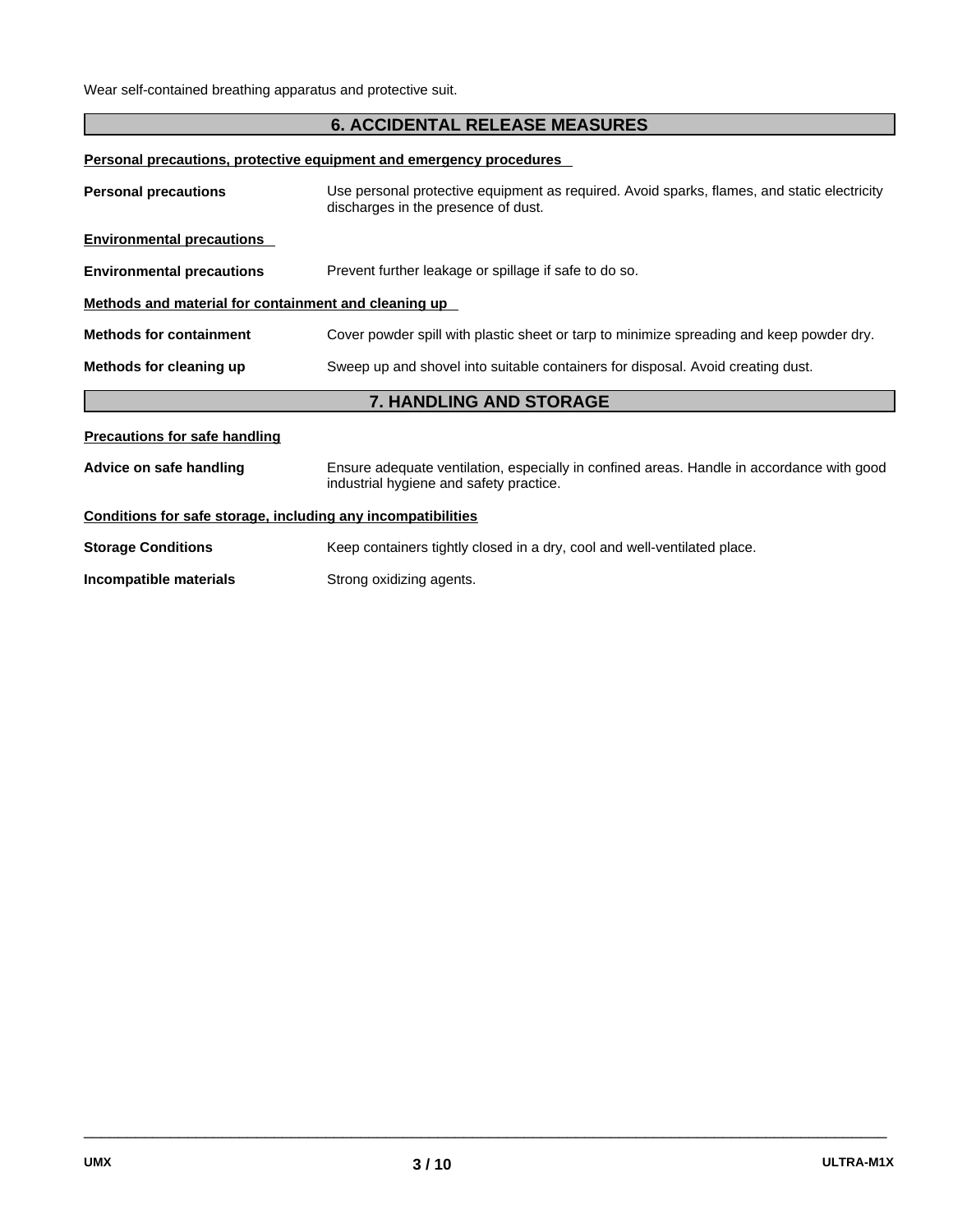## **8. EXPOSURE CONTROLS/PERSONAL PROTECTION**

## **Control parameters**

**Exposure Guidelines** . Where exposure limits have not been established for specific components of this material, please observe the OSHA and ACGIH established limits for particulates not otherwise classified (PNOC). OSHA PEL: [15 mg/m<sup>3</sup> (total dust) 8-hr TWA], [5 mg/m<sup>3</sup> (respirable) 8-hr TWA]. ACGIH TLV: [10 mg/m<sup>3</sup> (inhalable) 8-hr TWA], [3 mg/m<sup>3</sup> (respirable) 8-hr TWA]. Depending on the color, the components listed below may not be present.

| <b>Chemical Name</b>    | <b>ACGIH TLV</b>                   | <b>OSHA PEL</b>                               | <b>NIOSH IDLH</b>                            |
|-------------------------|------------------------------------|-----------------------------------------------|----------------------------------------------|
| <b>Titanium Dioxide</b> | TWA: $10 \text{ mg/m}^3$           | TWA: $15 \text{ mg/m}^3$ total dust           | IDLH: 5000 mg/m <sup>3</sup>                 |
| 13463-67-7              |                                    | (vacated) TWA: 10 mg/m <sup>3</sup> total     | TWA: 2.4 mg/m <sup>3</sup> CIB 63 fine       |
|                         |                                    | dust                                          | TWA: 0.3 mg/m <sup>3</sup> CIB 63 ultrafine, |
|                         |                                    |                                               | including engineered nanoscale               |
| Red Iron Oxide          | TWA: $5 \text{ mg/m}^3$ respirable | TWA: $10 \text{ mg/m}^3$ fume                 | IDLH: 2500 mg/m <sup>3</sup> Fe dust and     |
| 1309-37-1               | particulate matter                 | TWA: $15 \text{ mg/m}^3$ total dust           | fume                                         |
|                         |                                    | TWA: $5 \text{ mg/m}^3$ respirable fraction   | TWA: 5 mg/m <sup>3</sup> Fe dust and fume    |
|                         |                                    | (vacated) TWA: 10 mg/m <sup>3</sup> fume      |                                              |
|                         |                                    | and total dust Iron oxide                     |                                              |
|                         |                                    | (vacated) TWA: 5 mg/m <sup>3</sup> respirable |                                              |
|                         |                                    | fraction regulated under Rouge                |                                              |
| Chrome Oxide            |                                    | TWA: $0.5$ mg/m <sup>3</sup> Cr               | IDLH: $25 \text{ mg/m}^3 \text{ Cr(III)}$    |
| 1308-38-9               |                                    | (vacated) TWA: 0.5 mg/m <sup>3</sup> Cr       | TWA: $0.5 \text{ mg/m}^3$ Cr                 |
| Carbon Black            | TWA: $3 \text{ mg/m}^3$ inhalable  | TWA: $3.5 \text{ mg/m}^3$                     | IDLH: 1750 mg/m <sup>3</sup>                 |
| 1333-86-4               | particulate matter                 | (vacated) TWA: 3.5 mg/m <sup>3</sup>          | TWA: $3.5 \text{ mg/m}^3$                    |
|                         |                                    |                                               | TWA: 0.1 mg/m <sup>3</sup> Carbon black in   |
|                         |                                    |                                               | presence of Polycyclic aromatic              |
|                         |                                    |                                               | hydrocarbons PAH                             |

*NIOSH IDLH Immediately Dangerous to Life or Health* 

**Other Information** Vacated limits revoked by the Court of Appeals decision in AFL-CIO v. OSHA, 965 F.2d 962 (11th Cir., 1992).

### **Appropriate engineering controls**

| <b>Engineering Controls</b> | Ensure adequate ventilation, especially in confined areas. |
|-----------------------------|------------------------------------------------------------|
|                             |                                                            |

#### **Individual protection measures, such as personal protective equipment**

**Eye/face protection** Wear safety glasses with side shields (or goggles).

**Skin and body protection** Wear protective gloves and protective clothing.

**Respiratory protection** If exposure limits are exceeded or irritation is experienced, NIOSH/MSHA approved respiratory protection should be worn. Positive-pressure supplied air respirators may be required for high airborne contaminant concentrations. Respiratory protection must be provided in accordance with current local regulations.

## **9. PHYSICAL AND CHEMICAL PROPERTIES**

#### **Information on basic physical and chemical properties**

| <b>Physical state</b><br>Appearance<br>Color                                                                                            | Solid<br><b>Colored Powder Containing Fibers</b><br><b>Black</b>                                                                              | Odor<br>Odor threshold | Odorless<br>No information available |
|-----------------------------------------------------------------------------------------------------------------------------------------|-----------------------------------------------------------------------------------------------------------------------------------------------|------------------------|--------------------------------------|
| <b>Property</b><br>pН<br>Melting point/freezing point<br>Boiling point / boiling range<br><b>Flash point</b><br><b>Evaporation rate</b> | <b>Values</b><br>No information available<br>No information available<br>No information available<br>Not Applicable (Solid)<br>Not Applicable | Remarks • Method       |                                      |

**General Hygiene Considerations** Handle in accordance with good industrial hygiene and safety practice.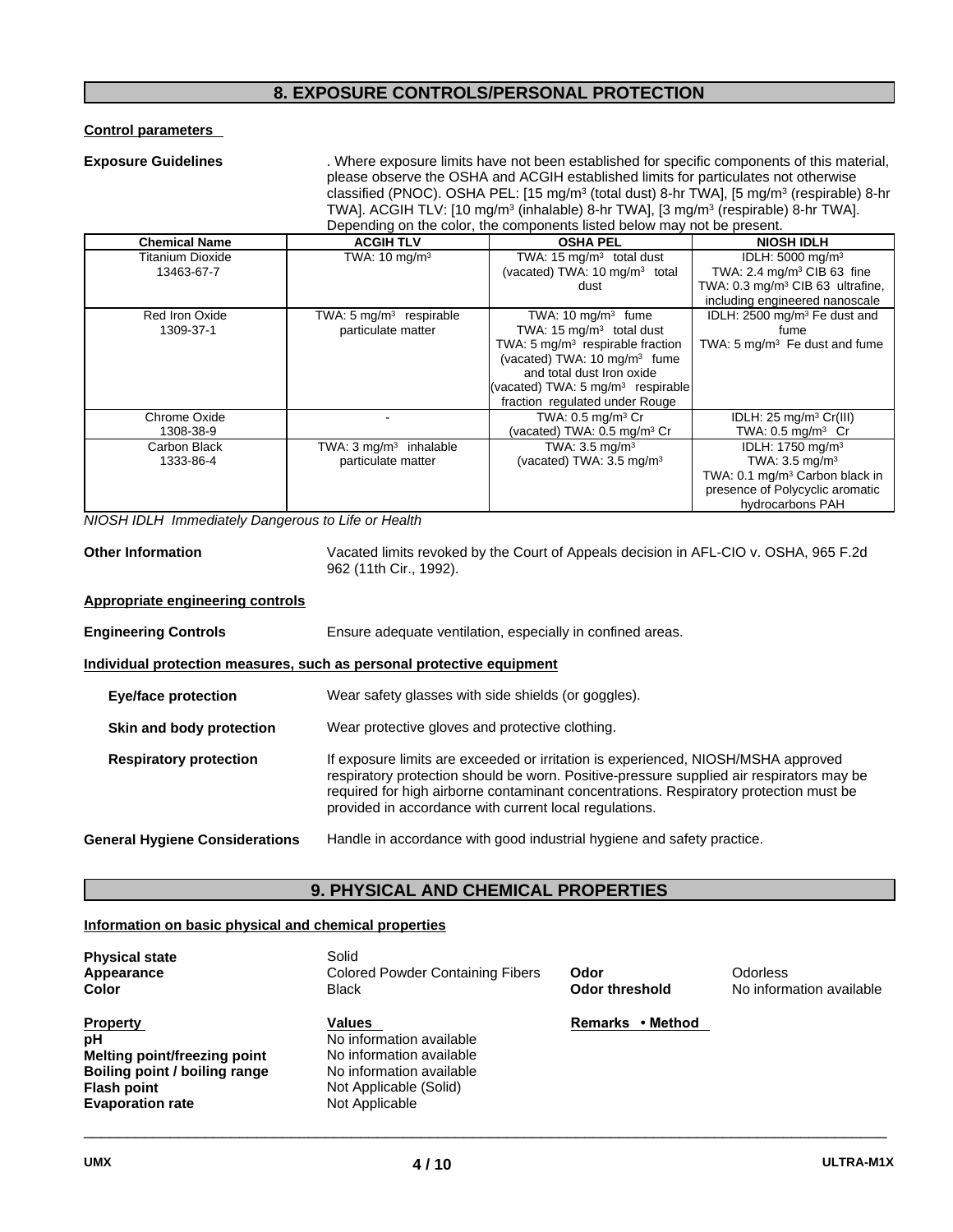| Flammability (solid, gas)<br><b>Flammability Limit in Air</b><br><b>Upper flammability limit:</b><br>Lower flammability limit:<br>Vapor pressure<br>Vapor density<br><b>Specific Gravity</b><br><b>Water solubility</b><br>Solubility in other solvents<br><b>Partition coefficient</b><br><b>Autoignition temperature</b><br><b>Decomposition temperature</b><br><b>Kinematic viscosity</b><br><b>Dynamic viscosity</b><br><b>Explosive properties</b><br><b>Oxidizing properties</b> | No information available<br>No information available<br>No information available<br>No information available<br>No information available<br>No information available<br>No information available<br>No information available<br>No information available<br>No information available<br>No information<br>Not Applicable<br>Not Applicable<br>No information available<br>No information available |
|----------------------------------------------------------------------------------------------------------------------------------------------------------------------------------------------------------------------------------------------------------------------------------------------------------------------------------------------------------------------------------------------------------------------------------------------------------------------------------------|----------------------------------------------------------------------------------------------------------------------------------------------------------------------------------------------------------------------------------------------------------------------------------------------------------------------------------------------------------------------------------------------------|
| <b>Other Information</b>                                                                                                                                                                                                                                                                                                                                                                                                                                                               |                                                                                                                                                                                                                                                                                                                                                                                                    |
| <b>Softening point</b><br>Molecular weight<br>VOC Content (%)<br>Density<br><b>Bulk density</b>                                                                                                                                                                                                                                                                                                                                                                                        | No information available<br>No information available<br>No information available<br>No information available<br>No information available                                                                                                                                                                                                                                                           |

## **10. STABILITY AND REACTIVITY**

## **Reactivity**

No data available

### **Chemical stability**

Stable under normal conditions.

### **Possibility of Hazardous Reactions**

None under normal processing.

**Hazardous polymerization** Hazardous polymerization does not occur.

## **Conditions to avoid**

Heat, flames and sparks.

## **Incompatible materials**

Strong oxidizing agents.

## **Hazardous Decomposition Products**

Carbon monoxide. Carbon dioxide (CO2). Sulfur oxides.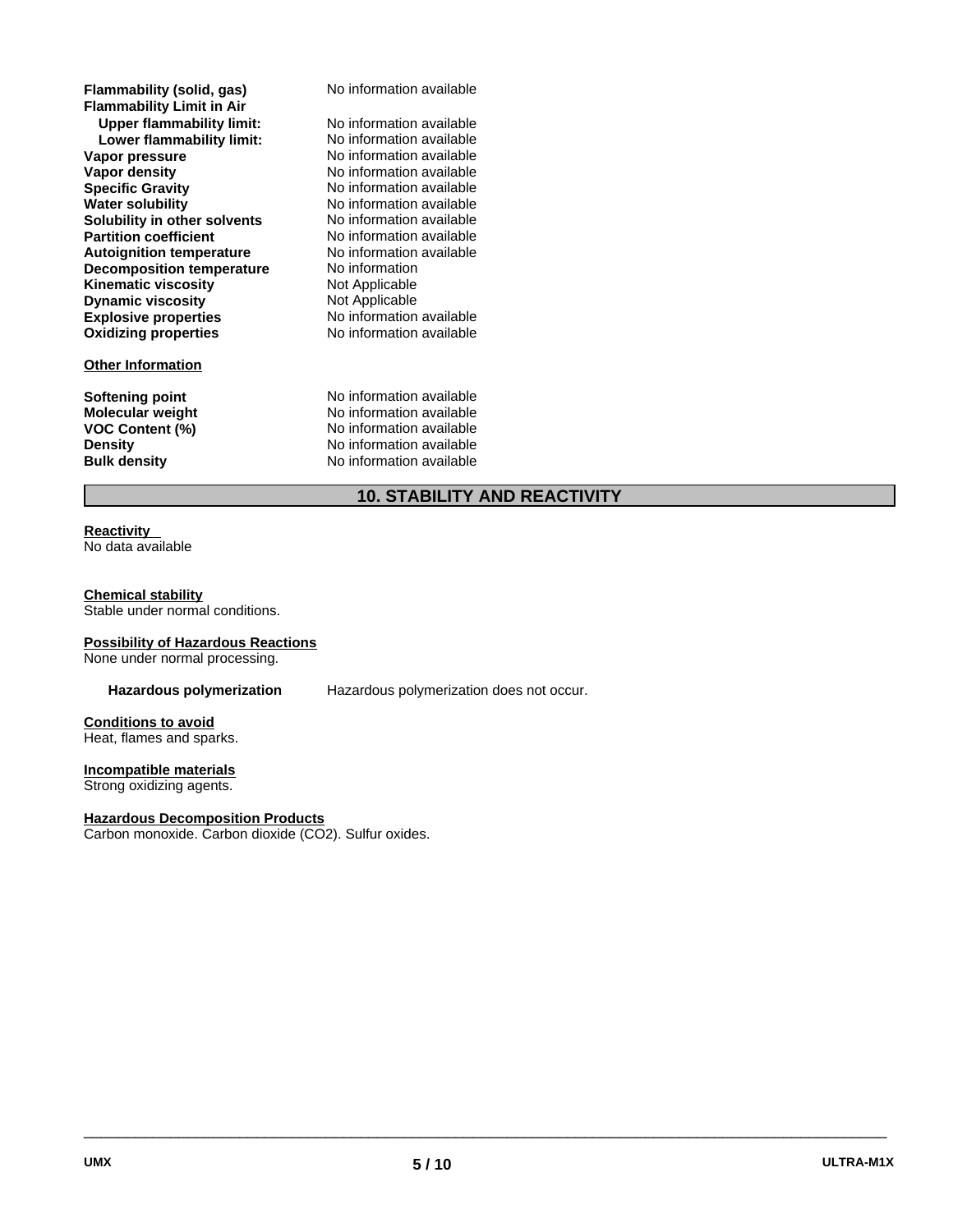## **11. TOXICOLOGICAL INFORMATION**

## **Information on likely routes of exposure**

| <b>Product Information</b>                                                       |                   | No acute toxicity information is available for this product The product is classified based on<br>the mixture components. |  |
|----------------------------------------------------------------------------------|-------------------|---------------------------------------------------------------------------------------------------------------------------|--|
|                                                                                  | <b>Inhalation</b> | May cause irritation of respiratory tract.                                                                                |  |
| Contact with eyes may cause irritation.<br>Eye contact                           |                   |                                                                                                                           |  |
| Prolonged contact may cause redness and irritation.<br><b>Skin Contact</b>       |                   |                                                                                                                           |  |
| Do not ingest. If swallowed then seek immediate medical assistance.<br>Ingestion |                   |                                                                                                                           |  |

| <b>Chemical Name</b>                 | Oral LD50             | Dermal LD50 | <b>Inhalation LC50</b>              |
|--------------------------------------|-----------------------|-------------|-------------------------------------|
| lTitanium Dioxide<br>13463-67-7      | $> 10000$ mg/kg (Rat) |             | $= 5.09$ mg/L (Rat) 4 h             |
| Red Iron Oxide<br>1309-37-1          | $> 10000$ mg/kg (Rat) |             |                                     |
| <b>Chrome Oxide</b><br>1308-38-9     | $>$ 5000 mg/kg (Rat)  | ۰.          | $> 5.41$ mg/L (Rat) 4 h             |
| Carbon Black<br>1333-86-4            | $> 15400$ mg/kg (Rat) |             | $> 4.6$ mg/m <sup>3</sup> (Rat) 4 h |
| <b>Black Iron Oxide</b><br>1317-61-9 | $> 10000$ mg/kg (Rat) |             |                                     |

## **Information on toxicological effects**

| <b>Symptoms</b>                                                                                                                                                                                                                                                                                            | Contact with eyes and skin may cause mild, mechanical irritation. Dust may cause irritation<br>of the respiratory tract. See section 8 of this sheet for exposure limits.                                                                                                                                                                                                                                                                                                                                                                                                                                                                                                                                                                                                                                                                                                                                                                                                                                                                                                                                                                                                                                                                                                                                                                                                                                                                                                                                                                                                                                                                                                                                                                                                                                                                                                                                                                                                                                                                                                                                                                                                                                                                                                                                                                                                                                                                                                                                           |  |  |  |
|------------------------------------------------------------------------------------------------------------------------------------------------------------------------------------------------------------------------------------------------------------------------------------------------------------|---------------------------------------------------------------------------------------------------------------------------------------------------------------------------------------------------------------------------------------------------------------------------------------------------------------------------------------------------------------------------------------------------------------------------------------------------------------------------------------------------------------------------------------------------------------------------------------------------------------------------------------------------------------------------------------------------------------------------------------------------------------------------------------------------------------------------------------------------------------------------------------------------------------------------------------------------------------------------------------------------------------------------------------------------------------------------------------------------------------------------------------------------------------------------------------------------------------------------------------------------------------------------------------------------------------------------------------------------------------------------------------------------------------------------------------------------------------------------------------------------------------------------------------------------------------------------------------------------------------------------------------------------------------------------------------------------------------------------------------------------------------------------------------------------------------------------------------------------------------------------------------------------------------------------------------------------------------------------------------------------------------------------------------------------------------------------------------------------------------------------------------------------------------------------------------------------------------------------------------------------------------------------------------------------------------------------------------------------------------------------------------------------------------------------------------------------------------------------------------------------------------------|--|--|--|
|                                                                                                                                                                                                                                                                                                            | Delayed and immediate effects as well as chronic effects from short and long-term exposure                                                                                                                                                                                                                                                                                                                                                                                                                                                                                                                                                                                                                                                                                                                                                                                                                                                                                                                                                                                                                                                                                                                                                                                                                                                                                                                                                                                                                                                                                                                                                                                                                                                                                                                                                                                                                                                                                                                                                                                                                                                                                                                                                                                                                                                                                                                                                                                                                          |  |  |  |
| <b>Skin corrosion/irritation</b><br>Not classified. (Based on mixture components.).<br>Not classified. (Based on mixture components).<br>Serious eye damage/eye irritation<br>Not Classified. This product does not contain known sensitizers at levels > or equal to<br><b>Sensitization</b><br>$0.1\%$ . |                                                                                                                                                                                                                                                                                                                                                                                                                                                                                                                                                                                                                                                                                                                                                                                                                                                                                                                                                                                                                                                                                                                                                                                                                                                                                                                                                                                                                                                                                                                                                                                                                                                                                                                                                                                                                                                                                                                                                                                                                                                                                                                                                                                                                                                                                                                                                                                                                                                                                                                     |  |  |  |
| <b>Germ cell mutagenicity</b><br>Carcinogenicity                                                                                                                                                                                                                                                           | Not classified. (Based on mixture components).<br>Titanium Dioxide - In 2006, the International Agency for Research on Cancer (IARC)<br>evaluated TiO2 as "possibly carcinogenic to humans" (Group 2B) based primarily on<br>studies in rats. Inhalation exposures to TiO2 in rats can result in lung effects and lung<br>tumors. However, it is generally recognized that the rat is uniquely sensitive to the effects of<br>"lung overload" which is not observed in other species including humans (Ref. 6). These<br>facts are supported by the results from four large epidemiology studies involving more than<br>20,000 workers in the titanium dioxide manufacturing industry in North America and Europe<br>which indicate no association with an increased risk of cancer or with any other adverse<br>lung effects (Ref. 1,2,3,4,5,7). These studies did not specifically differentiate between the<br>ultrafine and pigmentary TiO2. References: 1. Boffetta P, Gaborieau V, Nadon L, Parent<br>M-E, Weiderpass E, Siemiatycki J. (2001). Exposure to titanium dioxide and risk of lung<br>cancer in a population-based study from Montreal. Scand. J. Work Environ. Health<br>27:227-232. 2. Boffetta P., Soutar A., Cherrie J., Granath F., Andersen A., Anttila A.,<br>Blettner M., Gaborieau V., Klug S., Langard S., Luce D., Merletti F., Miller B., Mirabelli D.,<br>Pukkala E., Adami H-O., and Weiderpass E. (2004). Mortality among workers employed in<br>the titanium dioxide industry in Europe. Cancer Causes and Control 15(7):697-706. 3. Chen<br>J, and Fayerweather W. (1988). Epidemiologic study of workers exposed to titanium<br>dioxide. J. Occup.Med. 30(12):937-42. 4. Fryzek J, Chadda B, Marano D, White K,<br>Schweitzer S, McLaughlin J, and Blot W. (2003). A cohort mortality study among titanium<br>dioxide manufacturing workers in the United States. J. Occup. Environ. Med. 45(4): 400-09.<br>5. Garabrant D.H., Fine L.J., Oliver C., Bernstein L., and Peters J.M. (1987). Abnormalities<br>oof pulmonary function and pleural disease among titanium metal production workers.<br>Scand. J. Work Environ. Health 13(1):47-51. 6. Levy L. S. (1994). Squamous Lung Lesions<br>Associated with Chronic Exposure by Inhalation of Rats to p-Aramid Fibrils (Fine Fiber<br>Dust) and to Titanium Dioxide: Findings of a Pathology Workshop. In: Mohr, U (Ed), Toxic<br>and carcinogenic effects of solid particles in the respiratory tract, ILSI Press, 473-478.7. |  |  |  |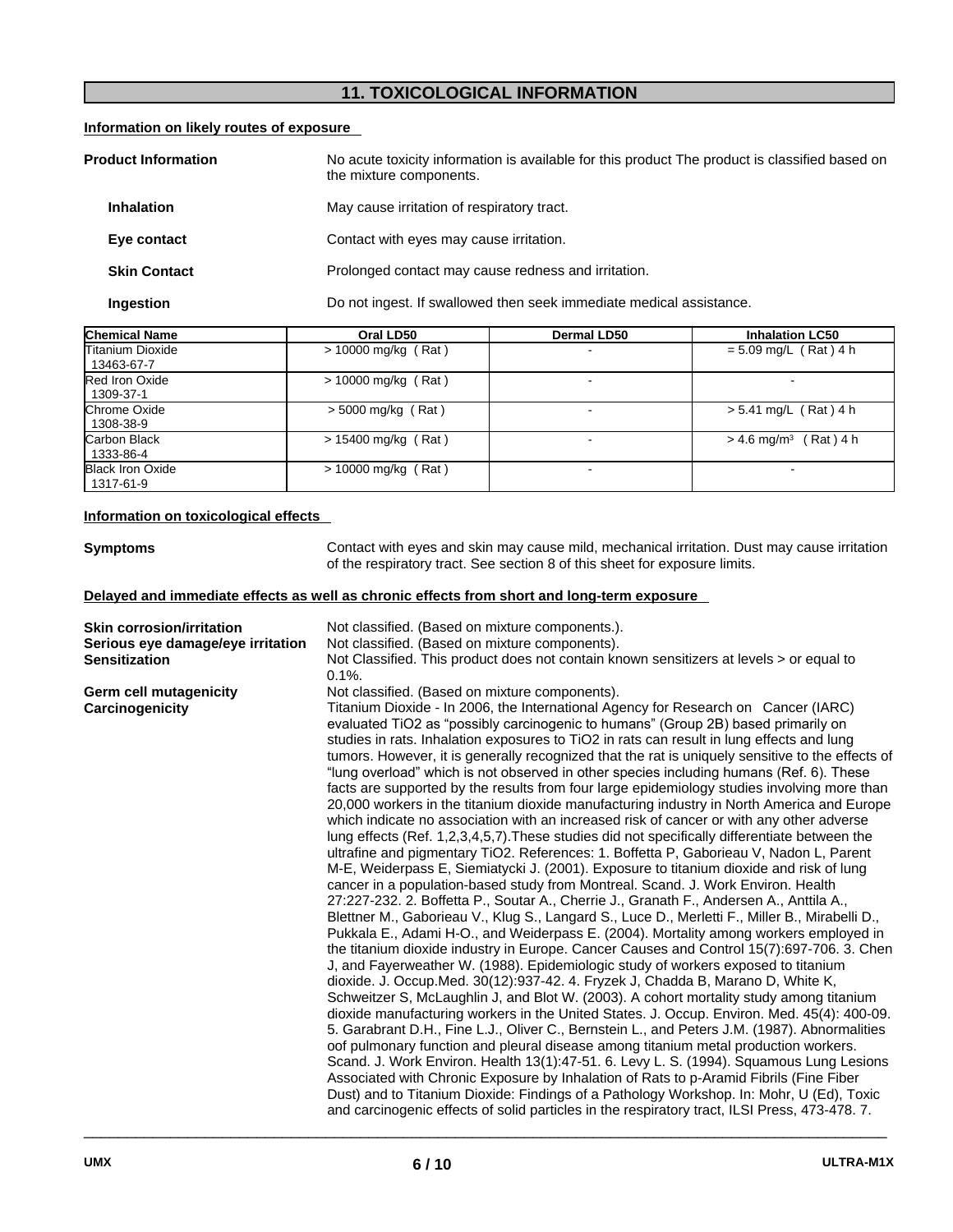| Ramanakumar AV, Parent ME, Latreille B, Siemiatycki J. (2008). Risk of lung cancer           |
|----------------------------------------------------------------------------------------------|
| following exposure to carbon black, titanium dioxide and talc: results from two case-control |
| studies in Montreal. Int J Cancer 122:183-9.                                                 |

| 0.000.000 111 11101 1111 0011 1111 000 111001 122.100 01 |                |             |            |             |
|----------------------------------------------------------|----------------|-------------|------------|-------------|
| <b>Chemical Name</b>                                     | <b>ACGIH</b>   | <b>IARC</b> | <b>NTP</b> | <b>OSHA</b> |
| <b>Titanium Dioxide</b><br>13463-67-7                    |                | Group 2B    |            |             |
| Red Iron Oxide<br>1309-37-1                              |                | Group 3     |            |             |
| <b>Chrome Oxide</b><br>1308-38-9                         |                | Group 3     |            |             |
| <b>Carbon Black</b><br>1333-86-4                         | A <sub>3</sub> | Group 2B    |            |             |

*ACGIH (American Conference of Governmental Industrial Hygienists)*

*A3 - Animal Carcinogen* 

*IARC (International Agency for Research on Cancer)*

*Group 2B - Possibly Carcinogenic to Humans*

*Group 3 - Not Classifiable as to Carcinogenicity in Humans* 

*OSHA (Occupational Safety and Health Administration of the US Department of Labor)*

*X - Present* 

**Reproductive toxicity** Not Classified. This product does not contain any known or suspected reproductive hazards. **STOT - single exposure** Not classified. (Based on mixture components).

**STOT - repeated exposure Not classified. (Based on mixture components).**<br> **Aspiration hazard Not classified. (Based on mixture components).** 

### **Numerical measures of toxicity - Product Information**

**The following values are calculated based on chapter 3.1 of the GHS document** .

| <b>ATEmix (oral)</b>                 | $> 5000$ mg/kg |
|--------------------------------------|----------------|
| <b>ATEmix (dermal)</b>               | > 5000 mg/kg   |
| <b>ATEmix (inhalation-gas)</b>       | $> 20,000$ ppm |
| <b>ATEmix (inhalation-dust/mist)</b> | $> 5$ mg/l     |
| <b>ATEmix (inhalation-vapor)</b>     | $> 20$ mg/l    |
|                                      |                |

**12. ECOLOGICAL INFORMATION** 

Not classified. (Based on mixture components).

## **Ecotoxicity**

This product has not been fully evaluated on the product level.

#### **Persistence and degradability**

No information available.

### **Bioaccumulation**

Bioaccumulation is not expected due to physico-chemical properties of the substance.

**Other adverse effects** No information available

## **13. DISPOSAL CONSIDERATIONS**

#### **Waste treatment methods**

**Disposal of wastes** Disposal should be in accordance with applicable regional, national and local laws and regulations.

**Contaminated packaging <br>No information available.** 

| <b>Chemical Name</b> | California Hazardous Waste Status |
|----------------------|-----------------------------------|
| Chrome Oxide         | Toxic                             |
| 1308-38-9            | Corrosive                         |
|                      | lanitable                         |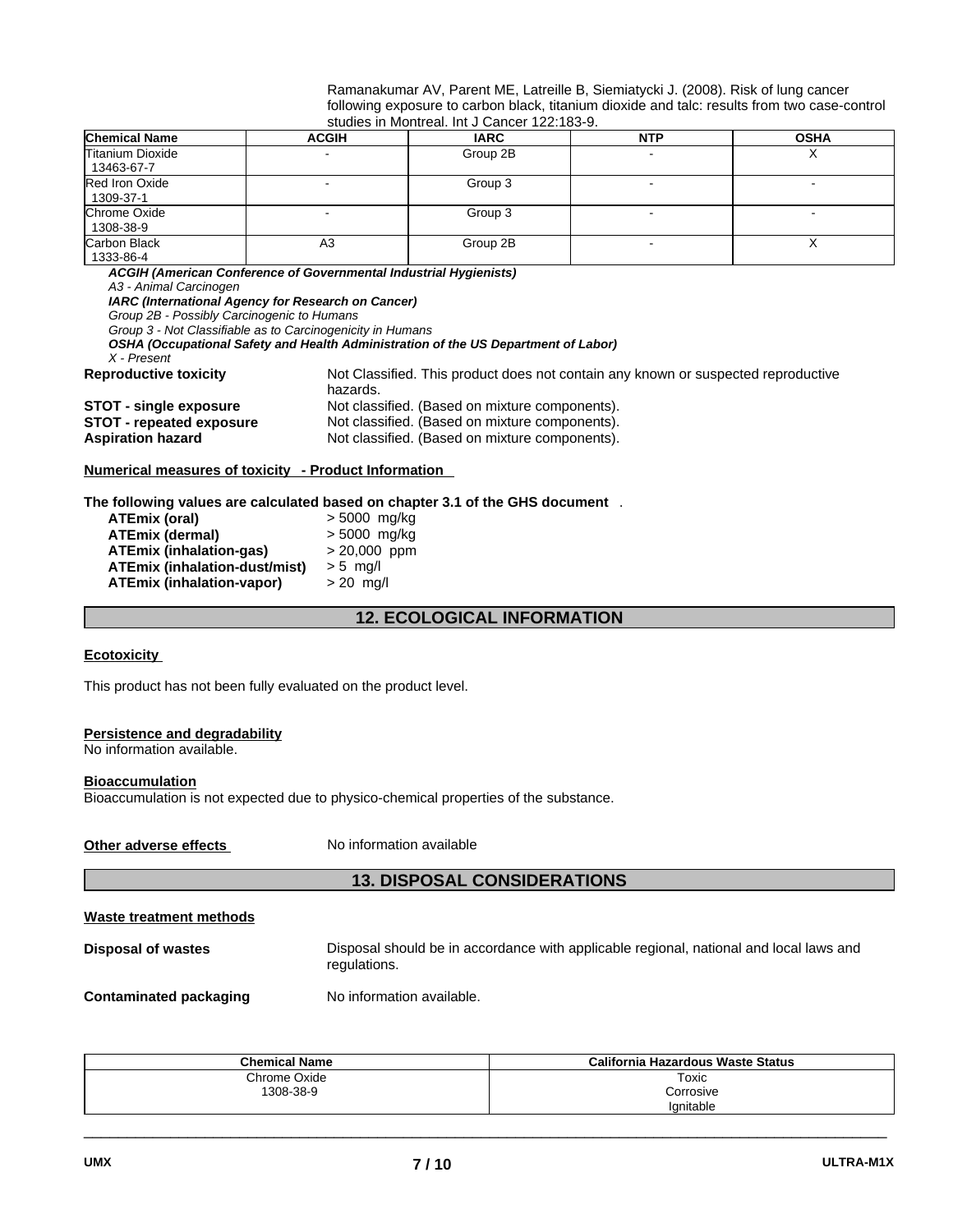## **14. TRANSPORT INFORMATION**

| <b>DOT</b>  | Not regulated |
|-------------|---------------|
| <b>TDG</b>  | Not regulated |
| <b>MEX</b>  | Not regulated |
| ICAO (air)  | Not regulated |
| <b>IATA</b> | Not regulated |
| <b>IMDG</b> | Not regulated |
| <b>RID</b>  | Not regulated |
| <b>ADR</b>  | Not regulated |
| <b>ADN</b>  | Not regulated |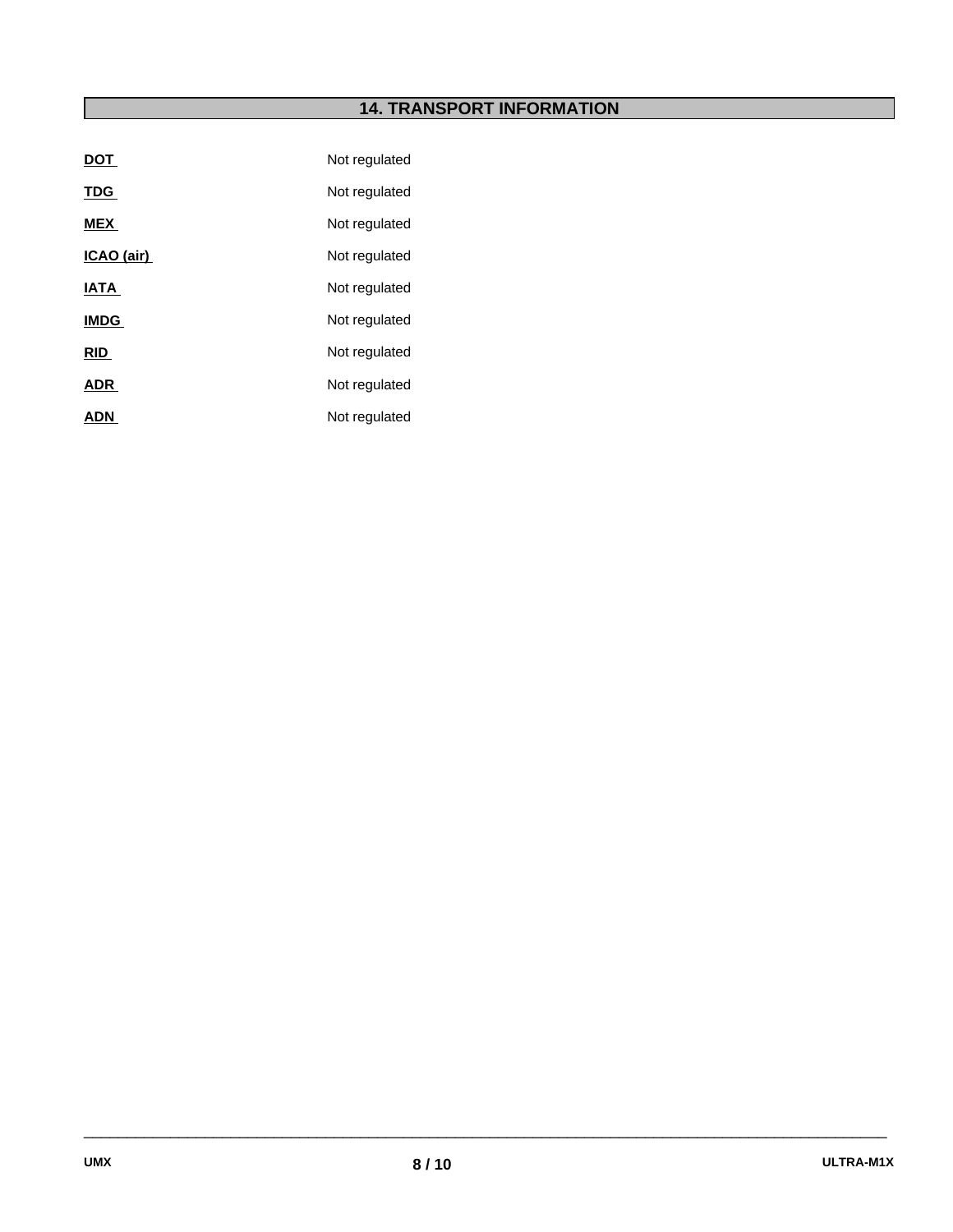## **15. REGULATORY INFORMATION**

## **International Inventories**

| Complies        |
|-----------------|
| Complies        |
| Complies        |
| Does not comply |
| Complies        |
| Complies        |
| Complies        |
| Complies        |
|                 |

#### **Legend:**

 **TSCA** - United States Toxic Substances Control Act Section 8(b) Inventory

 **DSL/NDSL** - Canadian Domestic Substances List/Non-Domestic Substances List

 **EINECS/ELINCS** - European Inventory of Existing Chemical Substances/European List of Notified Chemical Substances

 **ENCS** - Japan Existing and New Chemical Substances

 **IECSC** - China Inventory of Existing Chemical Substances

 **KECL** - Korean Existing and Evaluated Chemical Substances

 **PICCS** - Philippines Inventory of Chemicals and Chemical Substances

 **AICS** - Australian Inventory of Chemical Substances

## **US Federal Regulations**

## **SARA 313**

Section 313 of Title III of the Superfund Amendments and Reauthorization Act of 1986 (SARA). This product does not contain any chemicals which are subject to the reporting requirements of the Act and Title 40 of the Code of Federal Regulations, Part 372

## **SARA 311/312 Hazard Categories**

See section 2 for more information

### **CWA (Clean Water Act)**

The substance listed below is a regulated pollutants pursuant to the Clean Water Act (40 CFR 122.21 and 40 CFR 122.42). The only Ultra M1X color containing Chrome Oxide is Misty Fern.

| <b>Chemical Name</b>      | <b>CWA - Reportable</b><br>Quantities | <b>CWA - Toxic Pollutants</b> | CWA - Priority Pollutants | <b>CWA - Hazardous</b><br><b>Substances</b> |
|---------------------------|---------------------------------------|-------------------------------|---------------------------|---------------------------------------------|
| Chrome Oxide<br>1308-38-9 |                                       |                               |                           |                                             |
| $C$ $D$ $C$ $I$ $A$       |                                       |                               |                           |                                             |

## **CERCLA**

This material, as supplied, does not contain any substances regulated as hazardous substances under the Comprehensive Environmental Response Compensation and Liability Act (CERCLA) (40 CFR 302) or the Superfund Amendments and Reauthorization Act (SARA) (40 CFR 355). There may be specific reporting requirements at the local, regional, or state level pertaining to releases of this material

## **US State Regulations**

#### **California Proposition 65**

This product contains the following Proposition 65 chemicals

| <b>Chemical Name</b>                    | <b>California Proposition 65</b> |
|-----------------------------------------|----------------------------------|
| Carbon Black - 1333-86-4                | Carcinoɑen                       |
| Titanium Dioxide - 13463-67-7           | Carcinoɑen                       |
| Quartz, Crystalline Silica - 14808-60-7 | Carcinogen                       |

## **U.S. State Right-to-Know Regulations**

| <b>Chemical Name</b>    | <b>New Jersey</b> | <b>Massachusetts</b> | Pennsylvania |
|-------------------------|-------------------|----------------------|--------------|
| Chrome Oxide            |                   |                      |              |
| 1308-38-9               |                   |                      |              |
| Red Iron Oxide          |                   |                      |              |
| 1309-37-1               |                   |                      |              |
| Carbon Black            |                   |                      |              |
| 1333-86-4               |                   |                      |              |
| <b>Titanium Dioxide</b> |                   |                      |              |